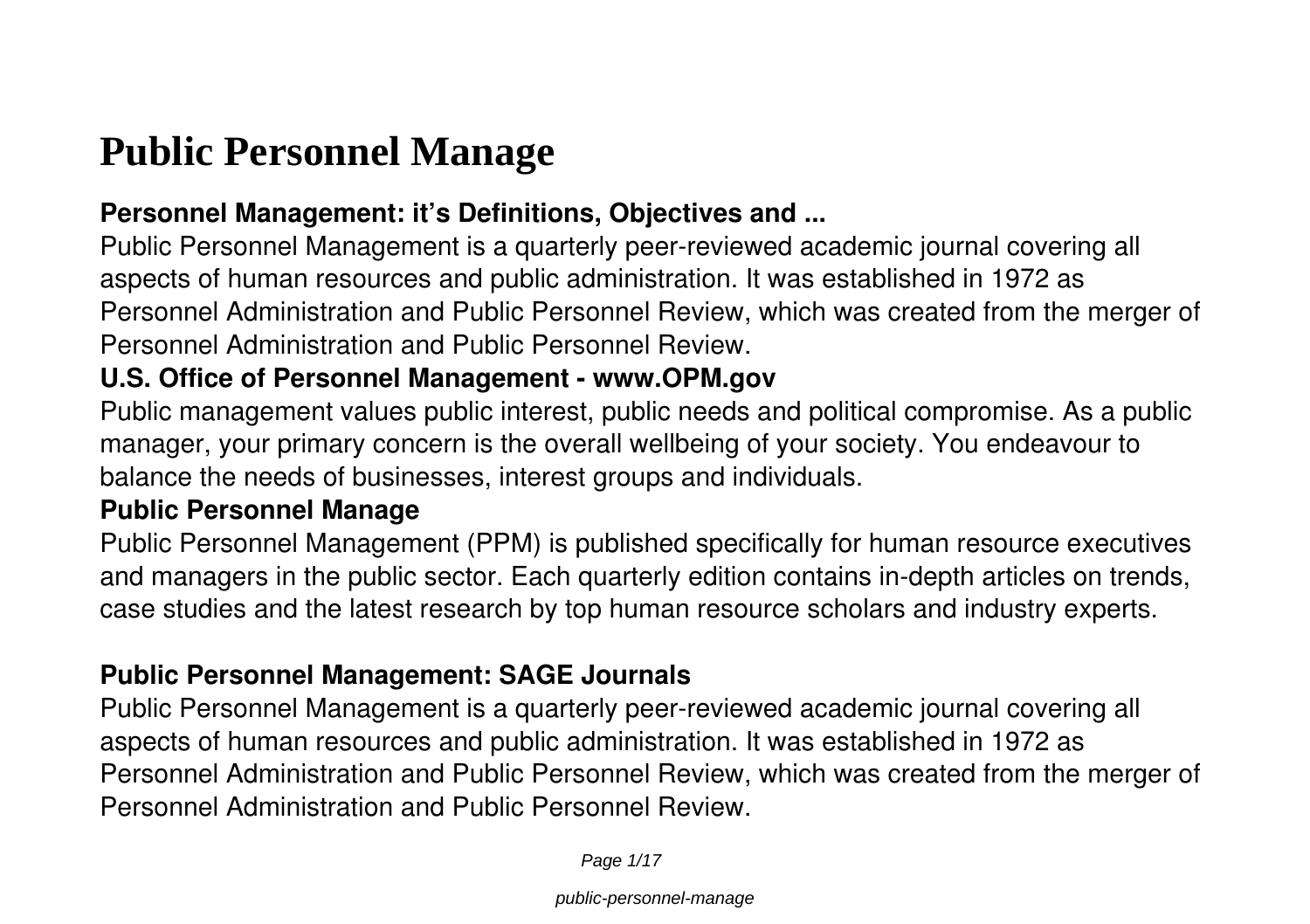#### **Public Personnel Management - Wikipedia**

Personnel management refers to the functions that many employers regard as Human Resources. These are the functions that the human resources staff perform relative to the organization's employees. These functions include recruiting, hiring, compensation and benefits, new employee orientation, training, and performance appraisal systems.

#### **How Personnel Management Differs From Human Resources**

Personnel management is an extension to general management. It is concerned with promoting and stimulating competent work force to make their fullest contribution to the concern. Personnel management exist to advice and assist the line managers in personnel matters. Therefore, personnel department is a staff department of an organization.

#### **Personnel Management - Definition, Functions, PPT**

Public personnel administration is the establishment and application of policies and procedures for the procurement, deployment and maintenance of a public organization's work force (Siegel & Myrtle, 1985)

#### **Public Personnel Administration**

Because major changes in personnel management are not inconsequential, public agency administrators need a relatively low cost, short-term method for estimating how well the change implementation ...

Page 2/17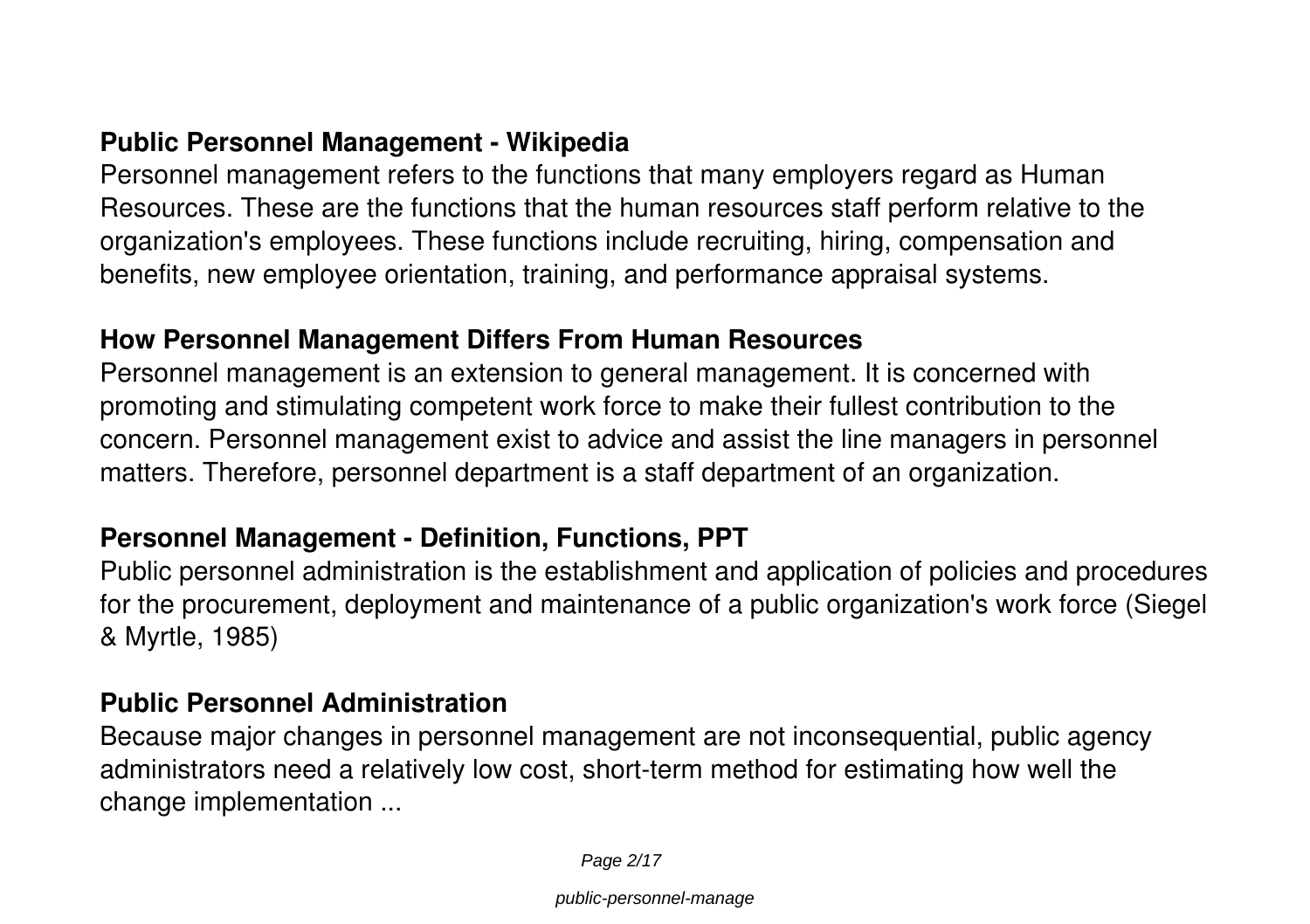#### **Public personnel management | RG Journal Impact Rankings ...**

ADVERTISEMENTS: Personnel Management: it's Definitions, Objectives and Functions! There is no standard definition of the term 'personnel management'. Different writers have given different definitions of the term. Definitions: 1."The personnel function is concerned with the procurement, development, compensation, integration, and maintenance of the personnel of an organisation for the ...

#### **Personnel Management: it's Definitions, Objectives and ...**

Public personnel administration is a branch of human resource management that is concerned with the acquisition, development, utilization, and compensation of a public organization's workforce.

#### **What is Public Personnel Administration? (with pictures)**

personnel management involves all aspects of managing an organization's human resources, and public personnel administration refers to that function in government. Personnel administration is also...

#### **(PDF) Public Personnel Administration - ResearchGate**

Records (tax information, personnel files, etc.):also known as records and information management or RIM, is the professional practice of managing the records of an organization throughout their life cycle, from the time they are created to their eventual disposal.

Page 3/17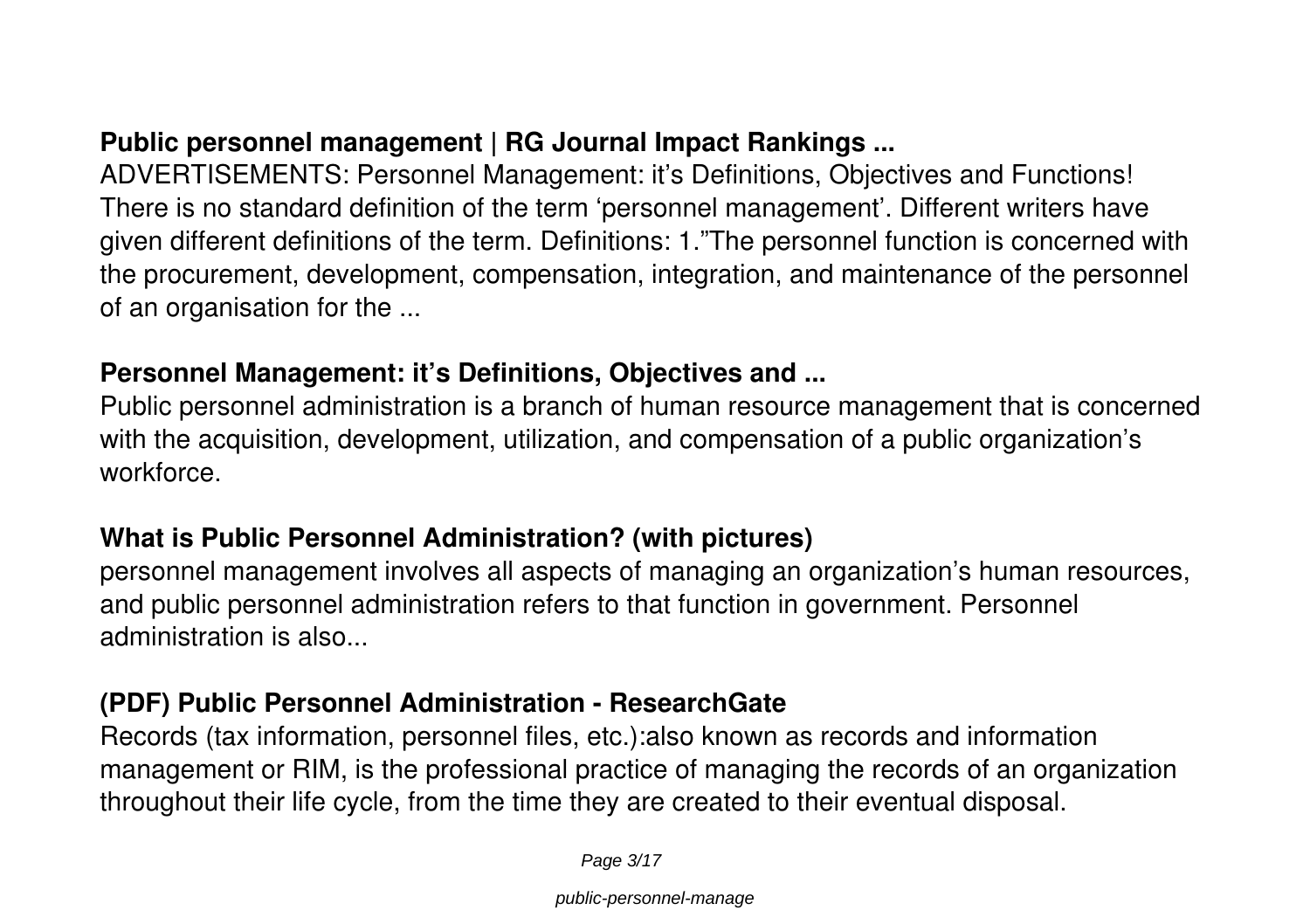#### **Human resource management in public administration - Wikipedia**

Public management values public interest, public needs and political compromise. As a public manager, your primary concern is the overall wellbeing of your society. You endeavour to balance the needs of businesses, interest groups and individuals.

#### **The Difference Between Public And Private Sector Management**

Need Support? CSEAP provides confidential counseling to individuals, couples, and families. Typical requests for counseling are focused on work and personal stressors including relationships, stress, symptoms of depression or anxiety, as well as many other concerns.

#### **DPA**

Research within Questia's collection of full-text online articles from Public Personnel Management, 1989-2018. A quarterly journal focused on human resource work in the public sector. Contains articles on trends

#### **Public Personnel Management, 1989-2018 | Online Research ...**

The Office of Personnel Management has announced the finalists for this year's Presidential Management Fellows (PMF) Program. ... OPM Hosts Panel on Hiring Military Spouses. At the annual CHCO Council public meeting OPM hosted a panel of Military Spouses. This panel spoke on their experience working in the federal government and the ...

#### **U.S. Office of Personnel Management - www.OPM.gov**

Page 4/17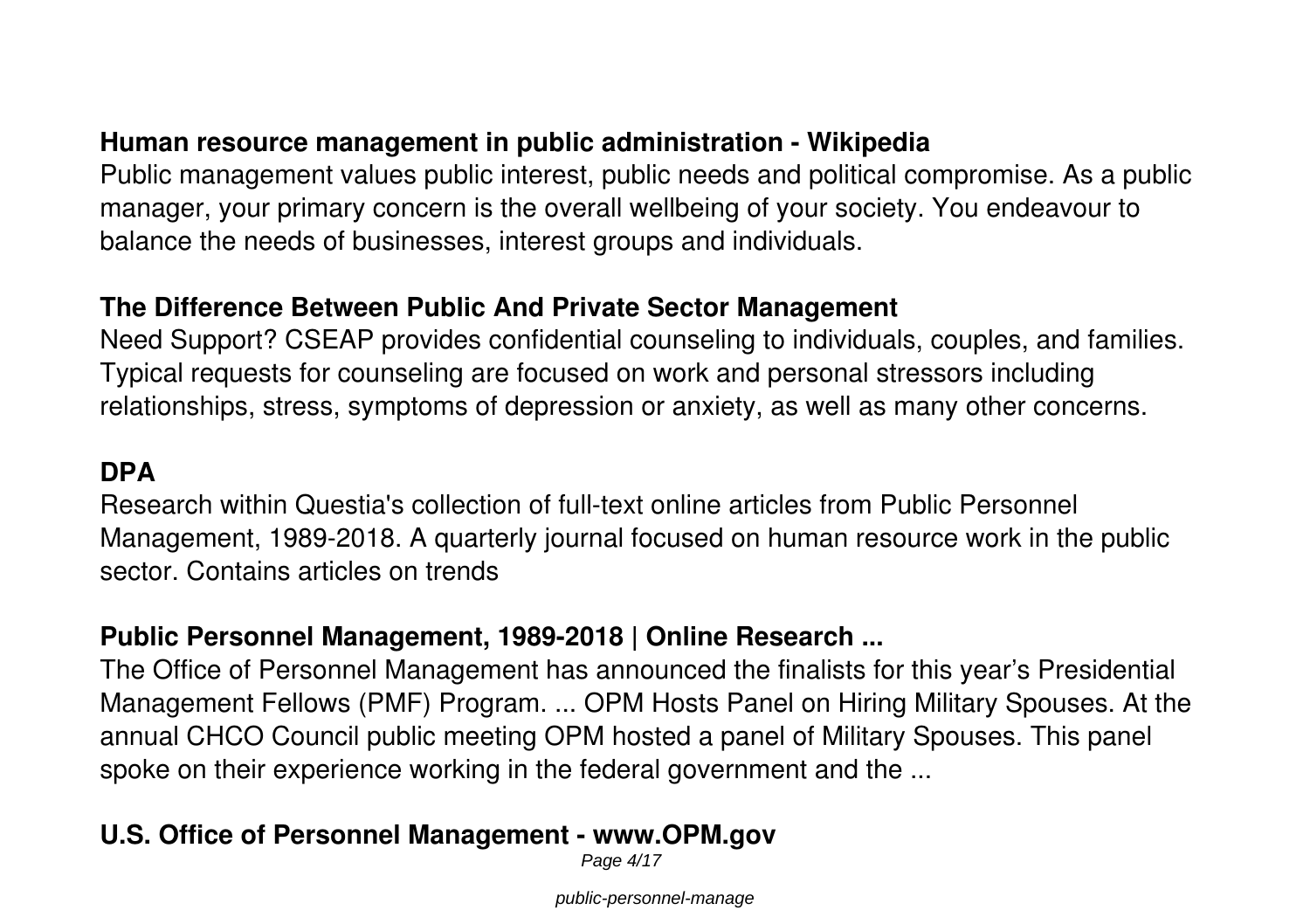Personnel Policies and Rules 3-1-2019 . Personnel Policies and Rules - Summary of Changes 3-1-2019. Business hours for City Hall, Municipal Court and several administrative offices are from 7 a.m. to 6 p.m., Monday through Thursday - closed on Fridays. However, working schedule will vary depending on the needs of the operation.  $\times$ 

#### **Employment**

DPA's Human Resources Unit is responsible for the facilitation and administration of DPA's internal personnel functions such as selection, job evaluation, compensation, benefits administration, orientation, performance management, employee recognition, dispute resolution and training coordination. Employment verification: Contact CCC Verify

#### **Human Resources | DPA**

Library Manager. Role: Manages the operations of a full-service branch library and coordinates district-wide services and programs. ... Knowledge of the principles, practices, theory, and applications of public personnel management. Knowledge of print and online reference resources. Skill in customer relations.

#### **Library jobs in Colorado and beyond**

Founded by the International Public Management Association for Human Resources (IPMA-HR), Public Personnel Management (PPM) is published specifically for human resource executives and managers in the public sector.

Page 5/17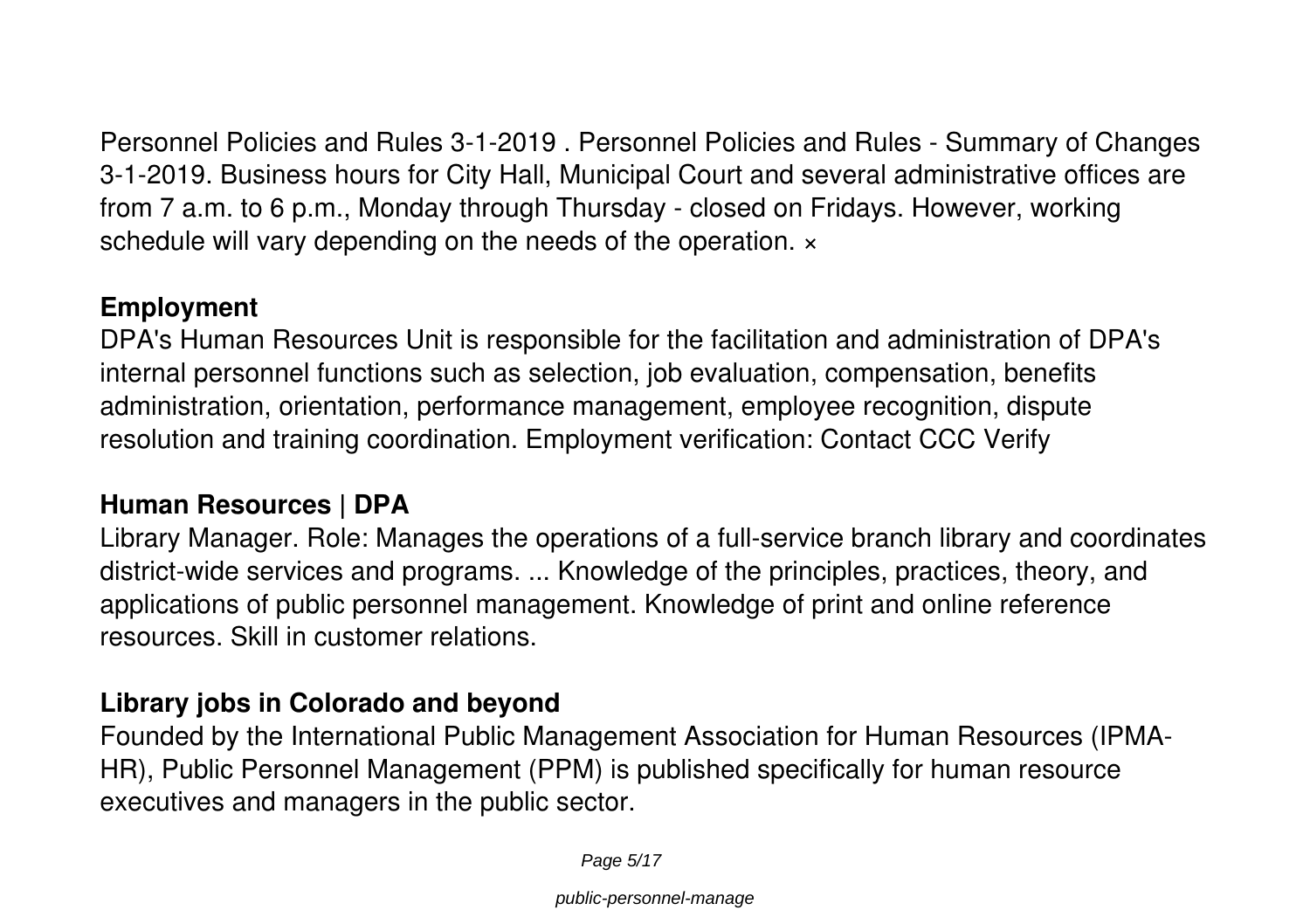#### *Public Personnel Management - Wikipedia*

*Records (tax information, personnel files, etc.):also known as records and information management or RIM, is the professional practice of managing the records of an organization throughout their life cycle, from the time they are created to their eventual disposal. What is Public Personnel Administration? (with pictures)*

*Library Manager. Role: Manages the operations of a full-service branch library and coordinates district-wide services and programs. ... Knowledge of the principles, practices, theory, and applications of public personnel management. Knowledge of print and online reference resources. Skill in customer relations.*

*(PDF) Public Personnel Administration - ResearchGate Employment*

*The Difference Between Public And Private Sector Management Public personnel administration is a branch of human resource management that is concerned with the acquisition, development, utilization, and compensation of a public organization's workforce.*

**Personnel Policies and Rules 3-1-2019 . Personnel Policies and Rules - Summary of Changes 3-1-2019. Business hours for City Hall, Municipal Court and several administrative offices are**

Page 6/17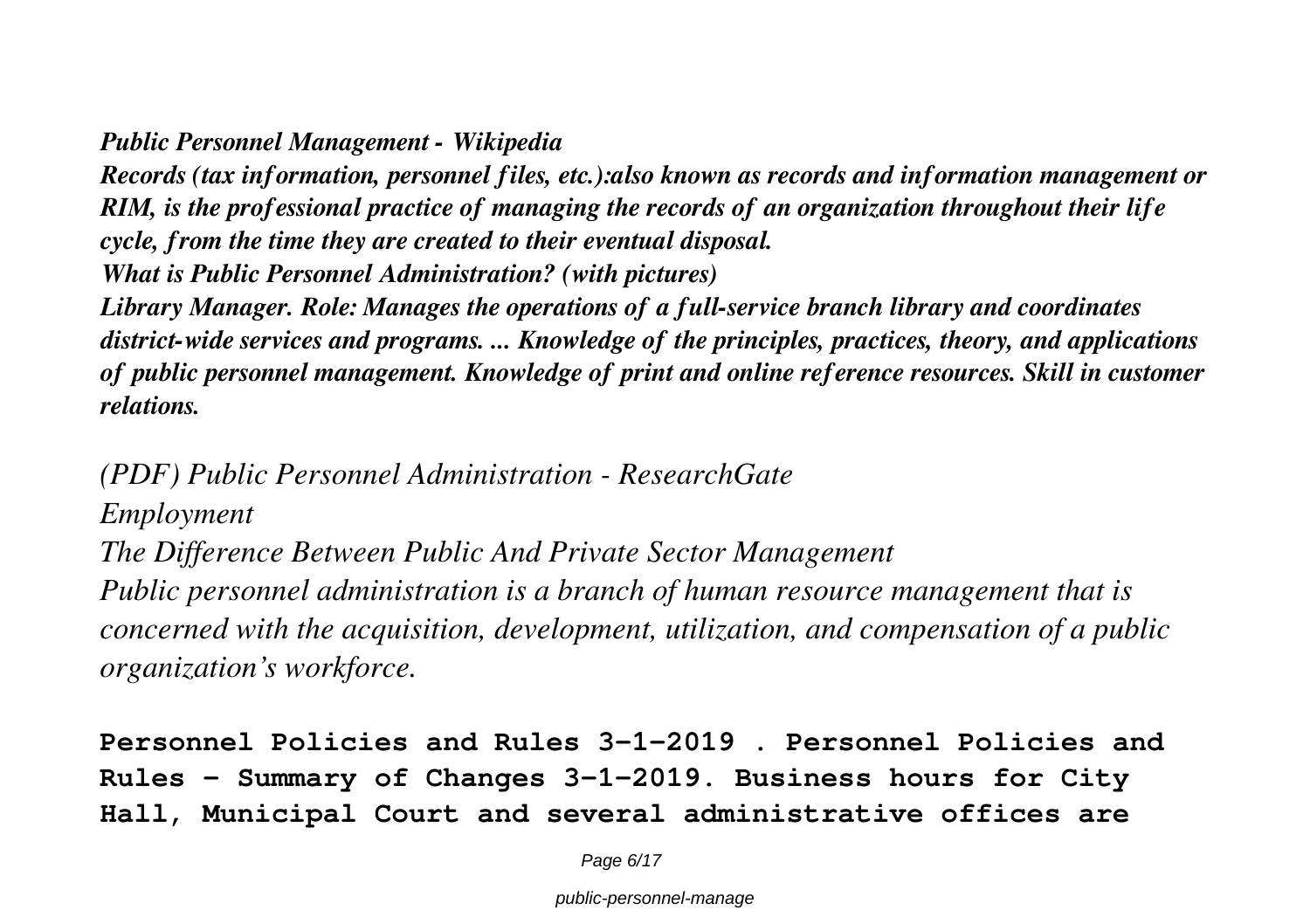**from 7 a.m. to 6 p.m., Monday through Thursday - closed on Fridays. However, working schedule will vary depending on the needs of the operation. × Public Personnel Management: SAGE Journals Because major changes in personnel management are not inconsequential, public agency administrators need a relatively low cost, short-term method for estimating how well the change implementation ...**

**Personnel Management - Definition, Functions, PPT**

Personnel management refers to the functions that many employers regard as Human Resources. These are the functions that the human resources staff perform relative to the organization's employees. These functions include recruiting, hiring, compensation and benefits, new employee orientation, training, and performance appraisal systems.

personnel management involves all aspects of managing an organization's human resources, and public personnel administration refers to that function in government. Personnel administration is also...

Human resource management in public administration - Wikipedia

**Public Personnel Administration DPA**

Page 7/17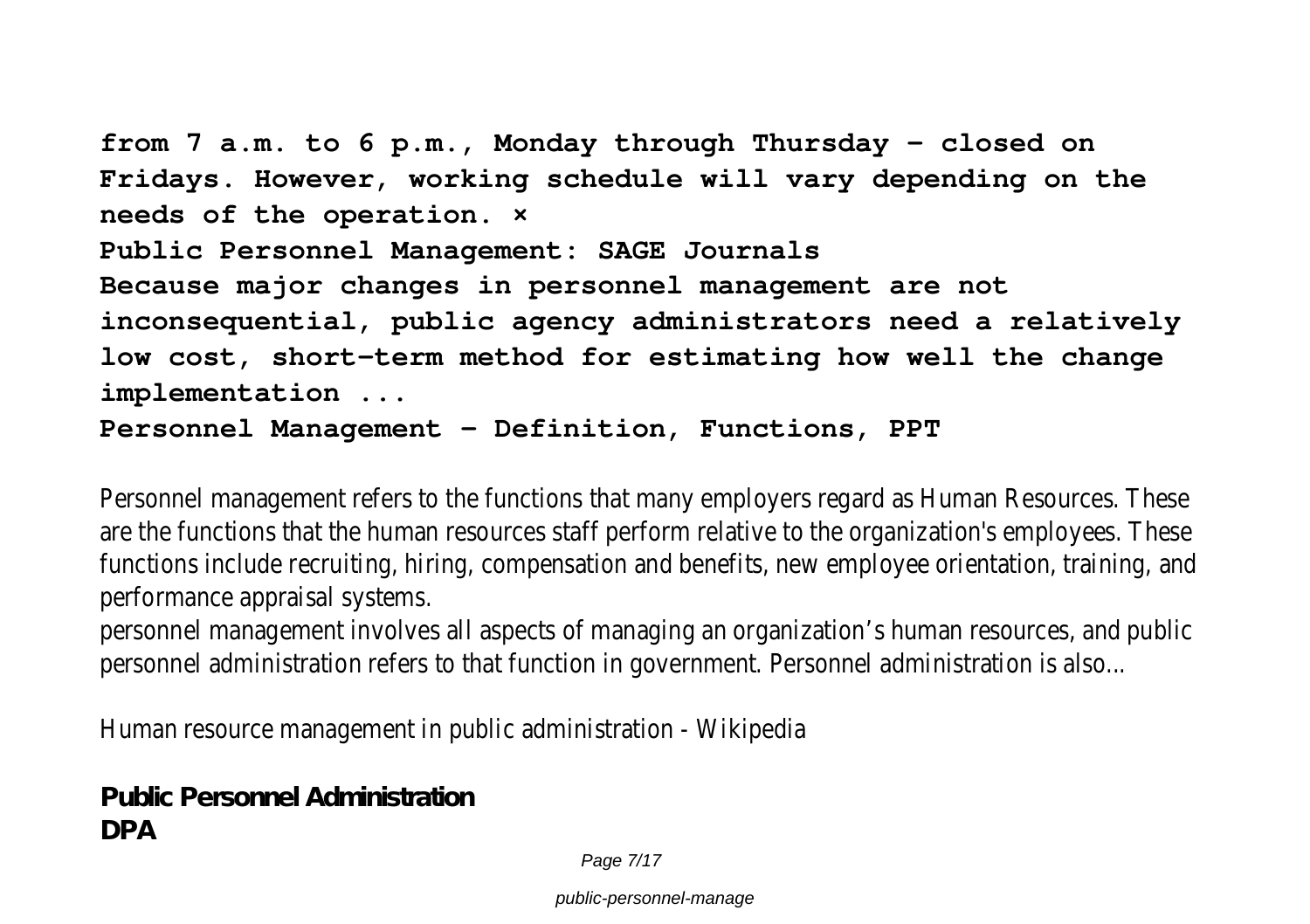# **Human Resources | DPA**

ADVERTISEMENTS: Personnel Management it's Definitions, Objectives and Functions! There is no standard definition of the term 'personnel management'. Different writers have given different definitions of the term. Definitions: 1."The personnel function is concerned with the procurement, development, compensation, integration, and maintenance of the personnel of an organisation for the ...

# **Public Personnel Management, 1989-2018 | Online Research ...**

DPA's Human Resources Unit is responsible for the facilitation and administration of DPA's internal personnel functions such as selection, job evaluation, compensation, benefits administration, orientation, performance management, employee recognition, dispute resolution and training coordination. Employment verification: Contact CCC Verify Need Support? CSEAP provides confidential counseling to individuals, couples, and families. Typical requests for counseling are focused on work and personal stressors including relationships, stress, symptoms of depression or anxiety, as well as many other concerns.

The Office of Personnel Management has announced the finalists for this year's Page 8/17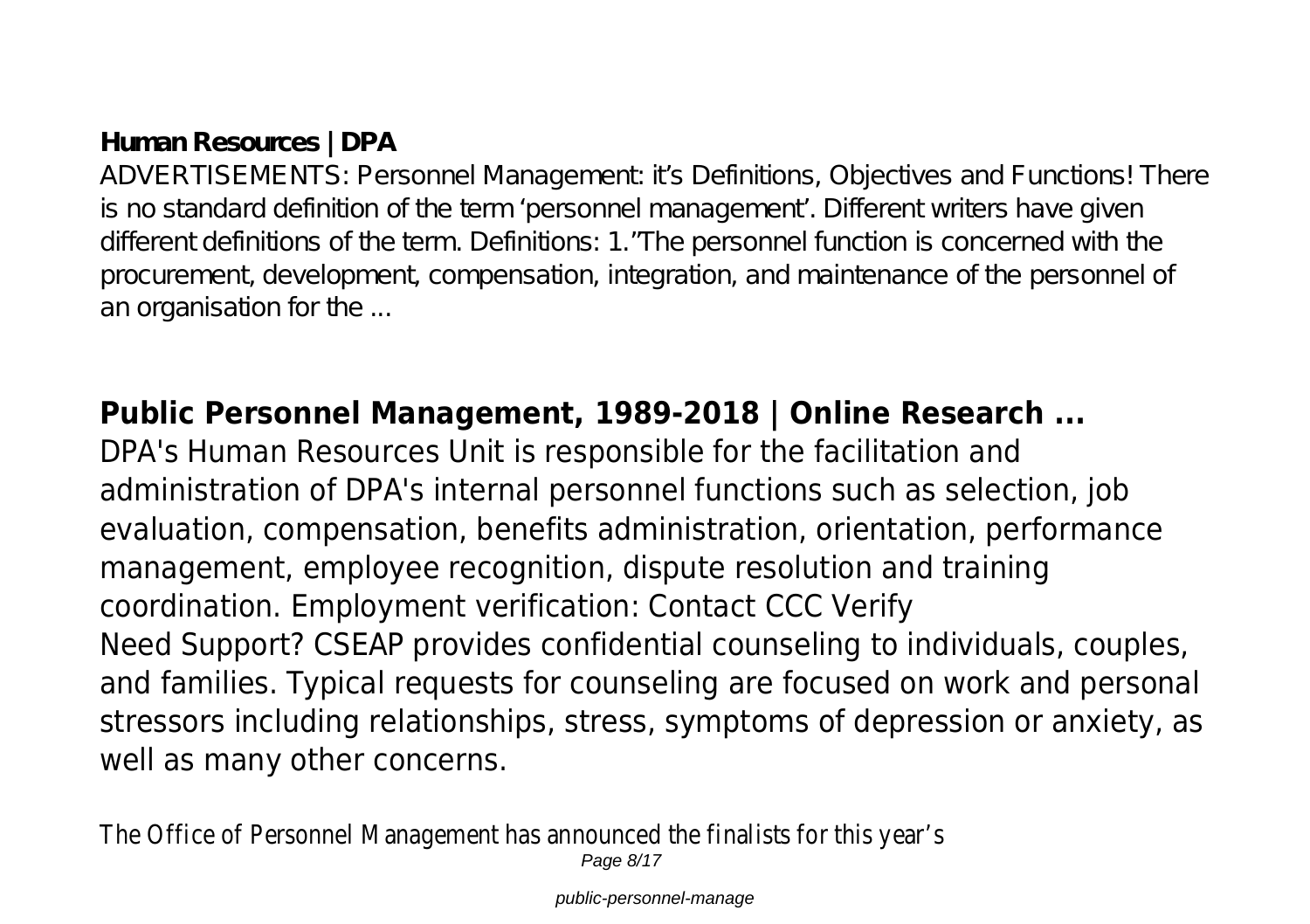Presidential Management Fellows (PMF) Program. ... OPM Hosts Panel on Hiring Military Spouses. At the annual CHCO Council public meeting OPM hosted a panel of Military Spouses. This panel spoke on their experience working in the federal government and the ...

Library jobs in Colorado and beyond

Founded by the International Public Management Association for Human Resources (IPMA-HR), Public Personnel Management (PPM) is published specifically for human resource executives and managers in the public sector.

Research within Questia's collection of full-text online articles from Public Personnel Management, 1989-2018. A quarterly journal focused on human resource work in the public sector. Contains articles on trends

**Personnel management is an extension to general management. It is concerned with promoting and stimulating competent work force to make their fullest contribution to the concern. Personnel management exist to advice and assist the line managers in personnel matters. Therefore, personnel department is a staff department of an organization.**

**Public Personnel Manage**

Page  $9/17$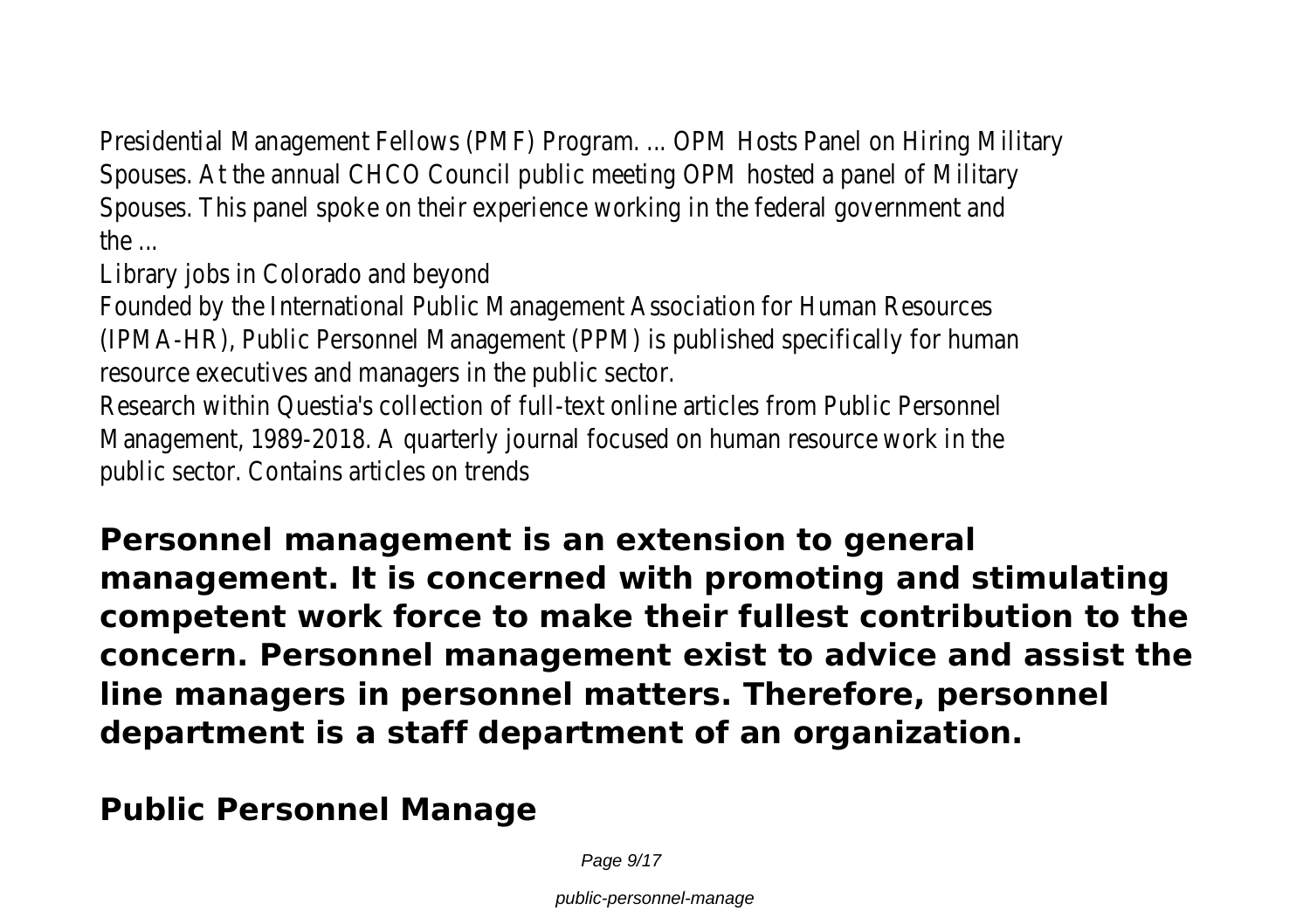**Public personnel management | RG Journal Impact Rankings ...**

# **Public Personnel Manage**

**Public Personnel Management (PPM) is published specifically for human resource executives and managers in the public sector. Each quarterly edition contains in-depth articles on trends, case studies and the latest research by top human resource scholars and industry experts.**

**Public Personnel Management: SAGE Journals Public Personnel Management is a quarterly peer-reviewed academic journal covering all aspects of human resources and public administration. It was established in 1972 as Personnel Administration and Public Personnel Review, which was created from the merger of Personnel Administration and Public Personnel Review.**

**Public Personnel Management - Wikipedia Personnel management refers to the functions that many** Page 10/17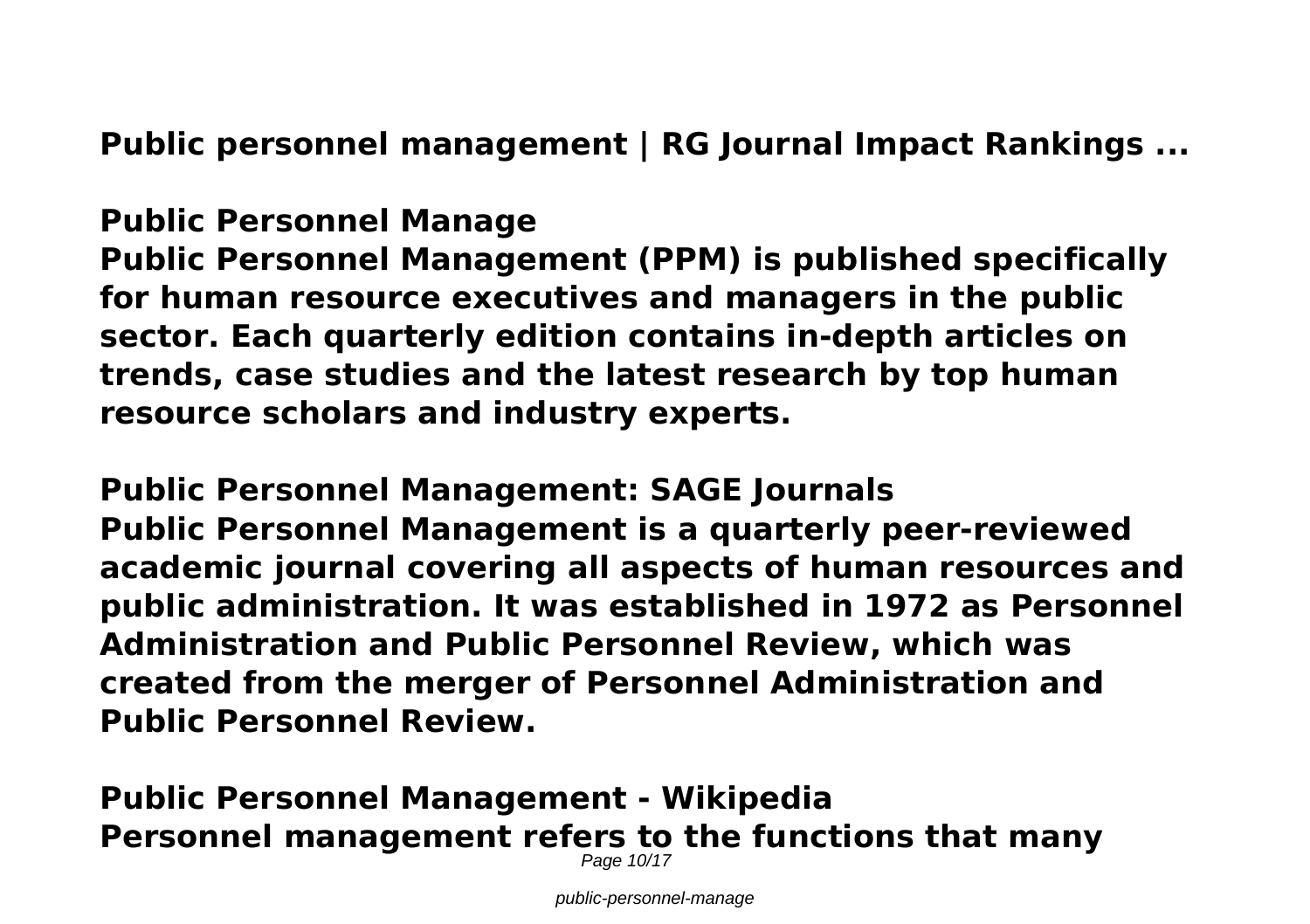**employers regard as Human Resources. These are the functions that the human resources staff perform relative to the organization's employees. These functions include recruiting, hiring, compensation and benefits, new employee**

**orientation, training, and performance appraisal systems.**

**How Personnel Management Differs From Human Resources Personnel management is an extension to general management. It is concerned with promoting and stimulating competent work force to make their fullest contribution to the concern. Personnel management exist to advice and assist the line managers in personnel matters. Therefore, personnel department is a staff department of an organization.**

**Personnel Management - Definition, Functions, PPT Public personnel administration is the establishment and application of policies and procedures for the procurement, deployment and maintenance of a public organization's work force (Siegel & Myrtle, 1985)**

Page 11/17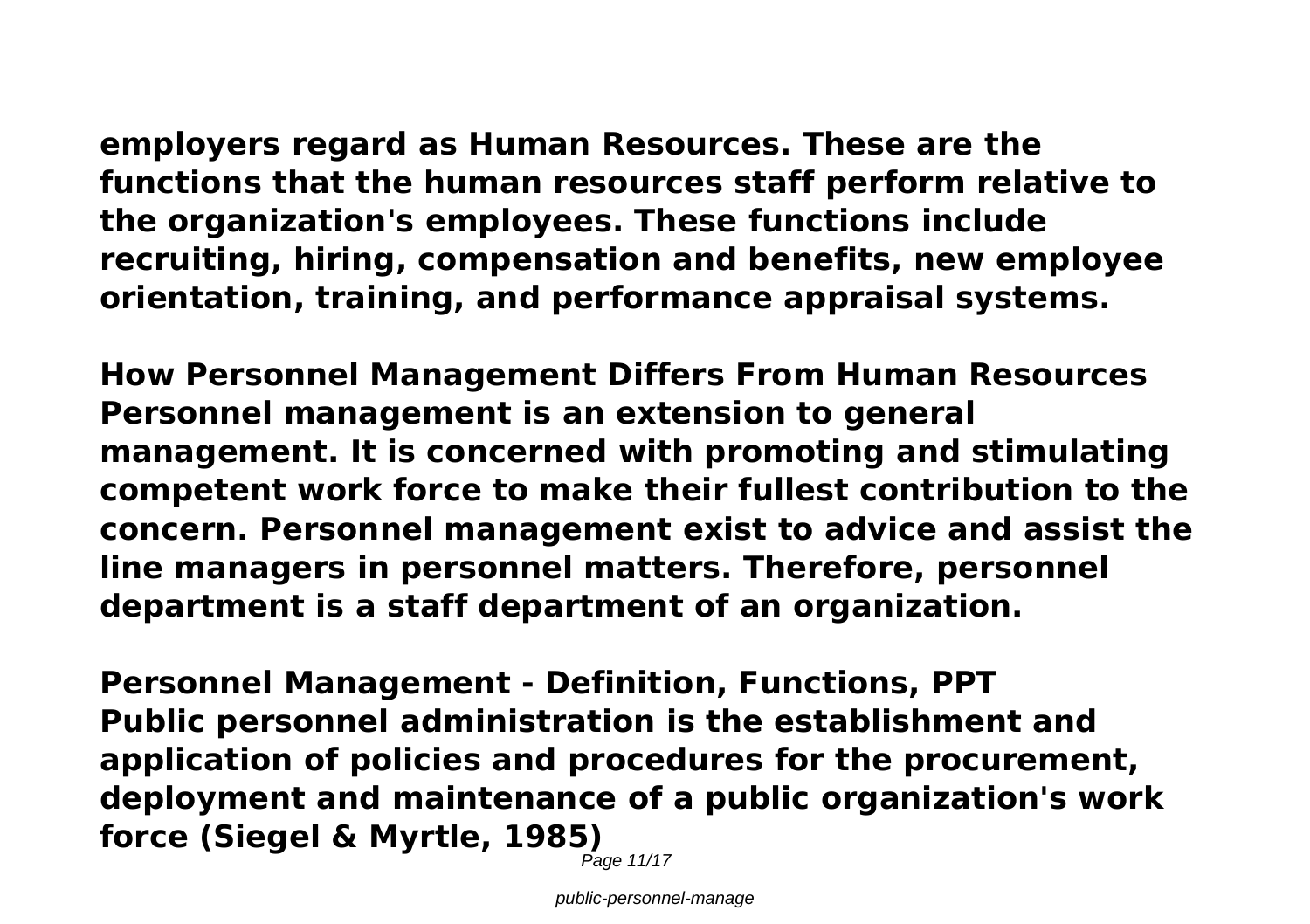# **Public Personnel Administration**

**Because major changes in personnel management are not inconsequential, public agency administrators need a relatively low cost, short-term method for estimating how well the change implementation ...**

**Public personnel management | RG Journal Impact Rankings ... ADVERTISEMENTS: Personnel Management: it's Definitions, Objectives and Functions! There is no standard definition of the term 'personnel management'. Different writers have given different definitions of the term. Definitions: 1."The personnel function is concerned with the procurement, development, compensation, integration, and maintenance of the personnel of an organisation for the ...**

**Personnel Management: it's Definitions, Objectives and ... Public personnel administration is a branch of human resource management that is concerned with the acquisition,**

Page 12/17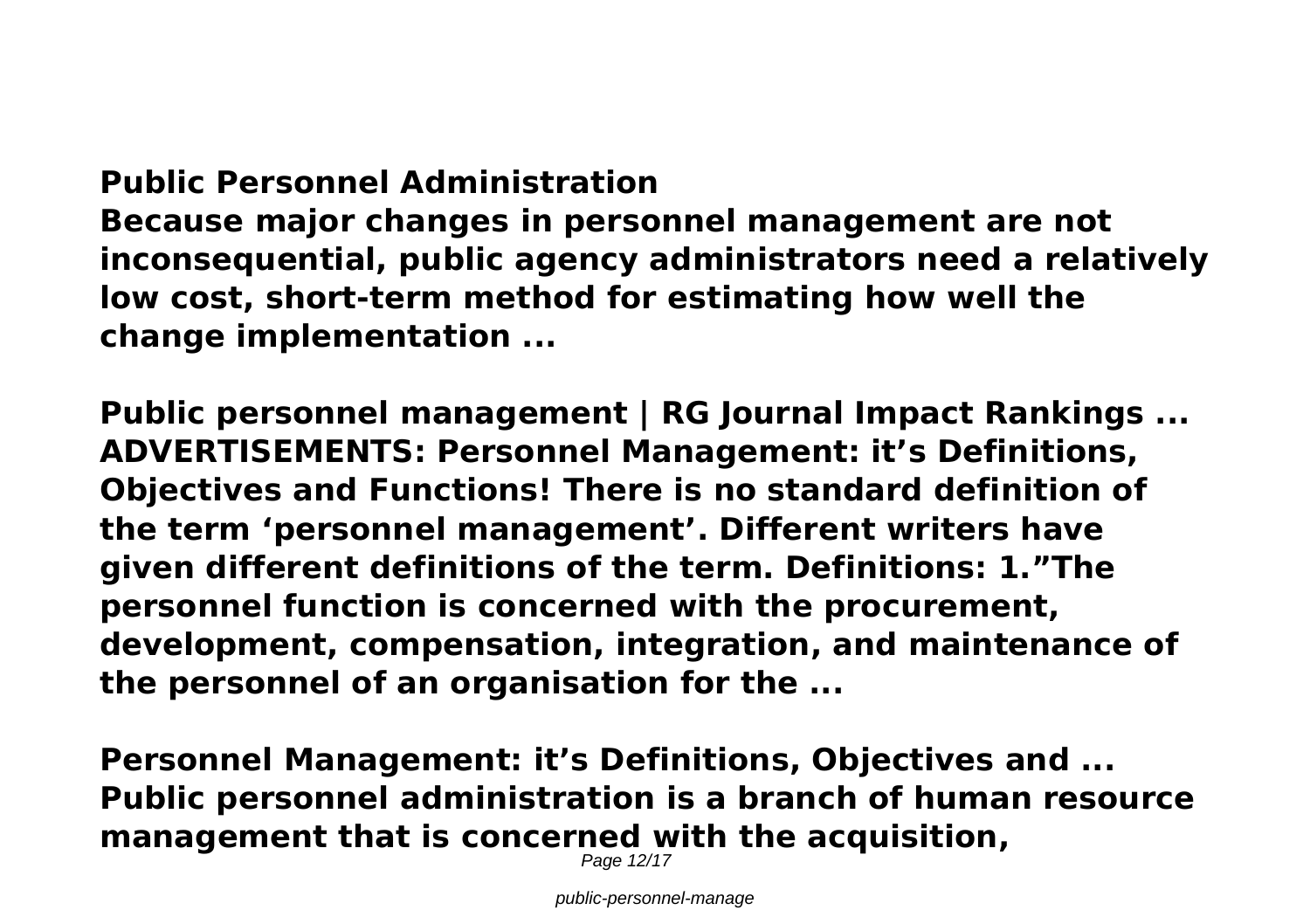**development, utilization, and compensation of a public organization's workforce.**

**What is Public Personnel Administration? (with pictures) personnel management involves all aspects of managing an organization's human resources, and public personnel administration refers to that function in government. Personnel administration is also...**

**(PDF) Public Personnel Administration - ResearchGate Records (tax information, personnel files, etc.):also known as records and information management or RIM, is the professional practice of managing the records of an organization throughout their life cycle, from the time they are created to their eventual disposal.**

**Human resource management in public administration - Wikipedia Public management values public interest, public needs and** Page 13/17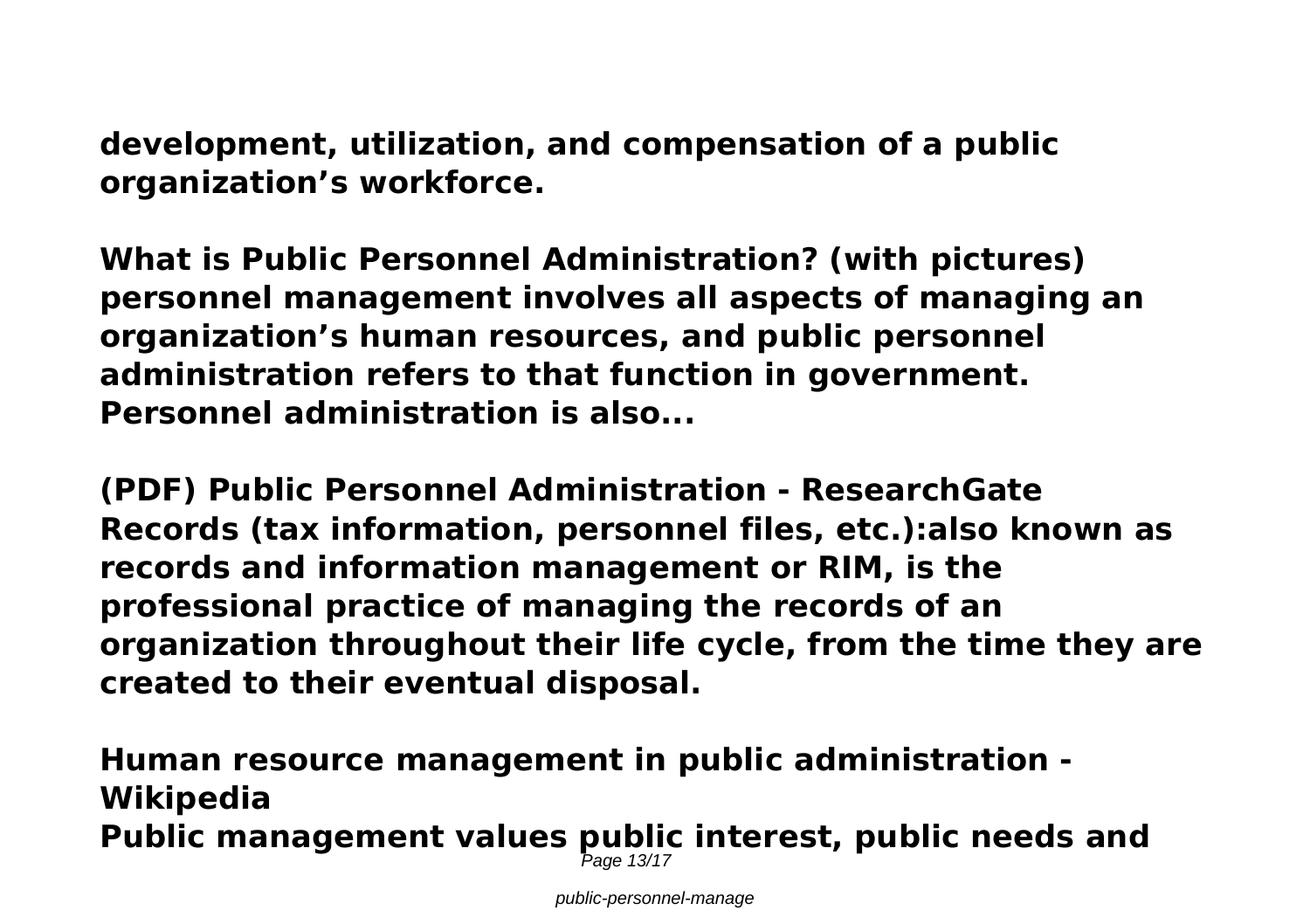**political compromise. As a public manager, your primary concern is the overall wellbeing of your society. You endeavour to balance the needs of businesses, interest groups and individuals.**

**The Difference Between Public And Private Sector Management Need Support? CSEAP provides confidential counseling to individuals, couples, and families. Typical requests for counseling are focused on work and personal stressors including relationships, stress, symptoms of depression or anxiety, as well as many other concerns.**

## **DPA**

**Research within Questia's collection of full-text online articles from Public Personnel Management, 1989-2018. A quarterly journal focused on human resource work in the public sector. Contains articles on trends**

**Public Personnel Management, 1989-2018 | Online Research ...** Page 14/17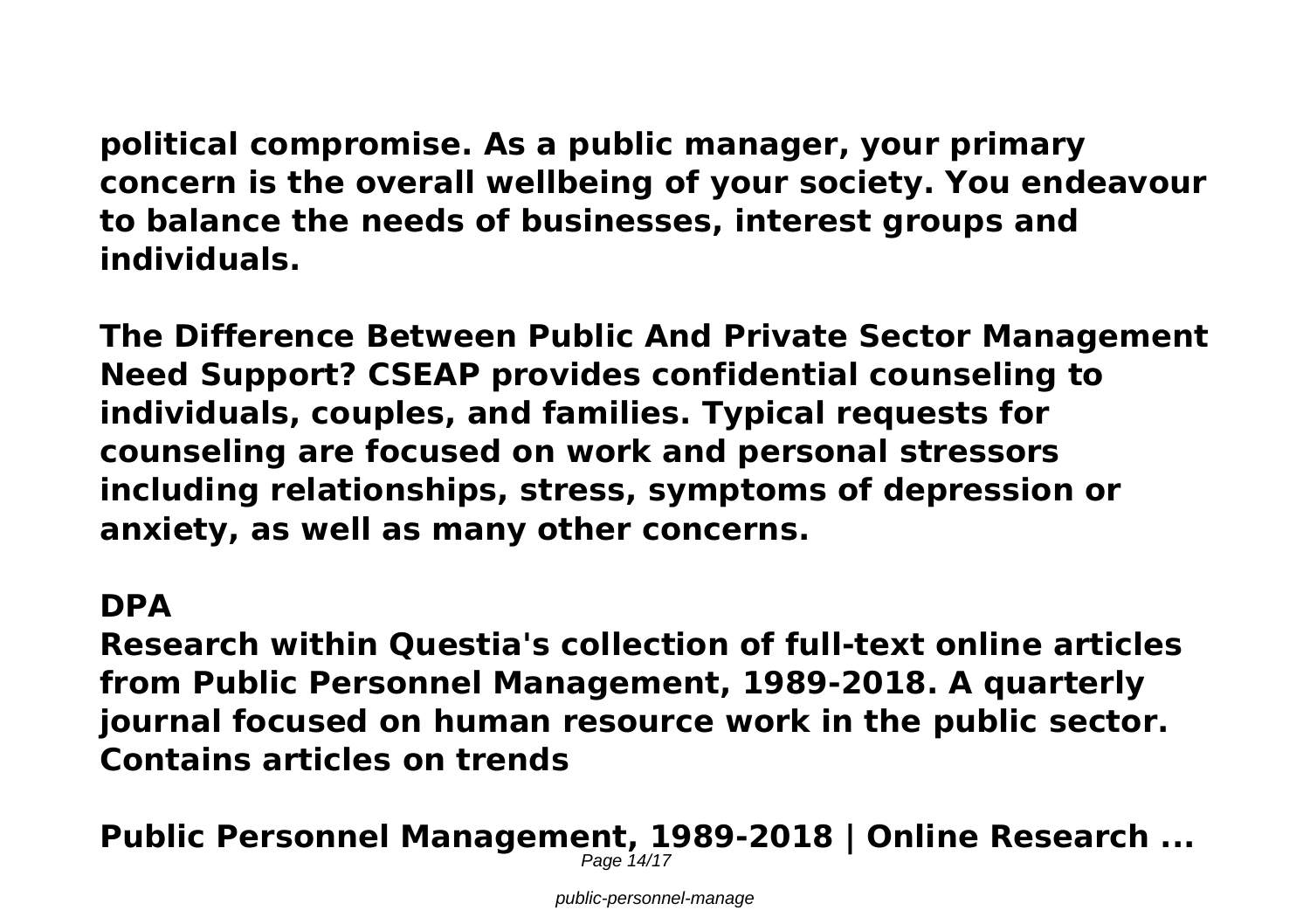**The Office of Personnel Management has announced the finalists for this year's Presidential Management Fellows (PMF) Program. ... OPM Hosts Panel on Hiring Military Spouses. At the annual CHCO Council public meeting OPM hosted a panel of Military Spouses. This panel spoke on their experience working in the federal government and the ...**

**U.S. Office of Personnel Management - www.OPM.gov Personnel Policies and Rules 3-1-2019 . Personnel Policies and Rules - Summary of Changes 3-1-2019. Business hours for City Hall, Municipal Court and several administrative offices are from 7 a.m. to 6 p.m., Monday through Thursday - closed on Fridays. However, working schedule will vary depending on the needs of the operation. ×**

### **Employment**

**DPA's Human Resources Unit is responsible for the facilitation and administration of DPA's internal personnel functions such as selection, job evaluation, compensation, benefits** Page 15/17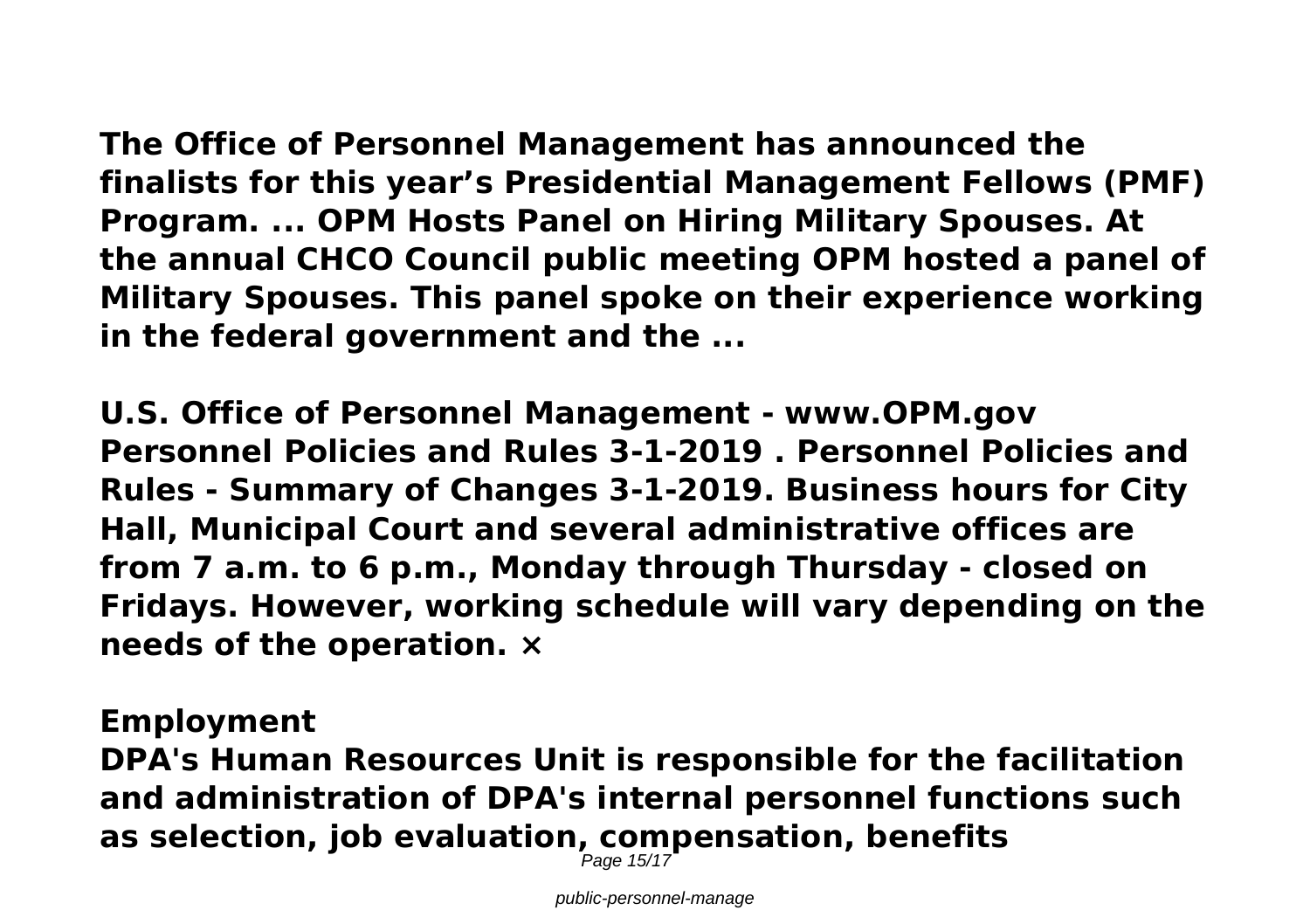**administration, orientation, performance management, employee recognition, dispute resolution and training coordination. Employment verification: Contact CCC Verify**

# **Human Resources | DPA**

**Library Manager. Role: Manages the operations of a fullservice branch library and coordinates district-wide services and programs. ... Knowledge of the principles, practices, theory, and applications of public personnel management. Knowledge of print and online reference resources. Skill in customer relations.**

**Library jobs in Colorado and beyond Founded by the International Public Management Association for Human Resources (IPMA-HR), Public Personnel Management (PPM) is published specifically for human resource executives and managers in the public sector.**

Page 16/17